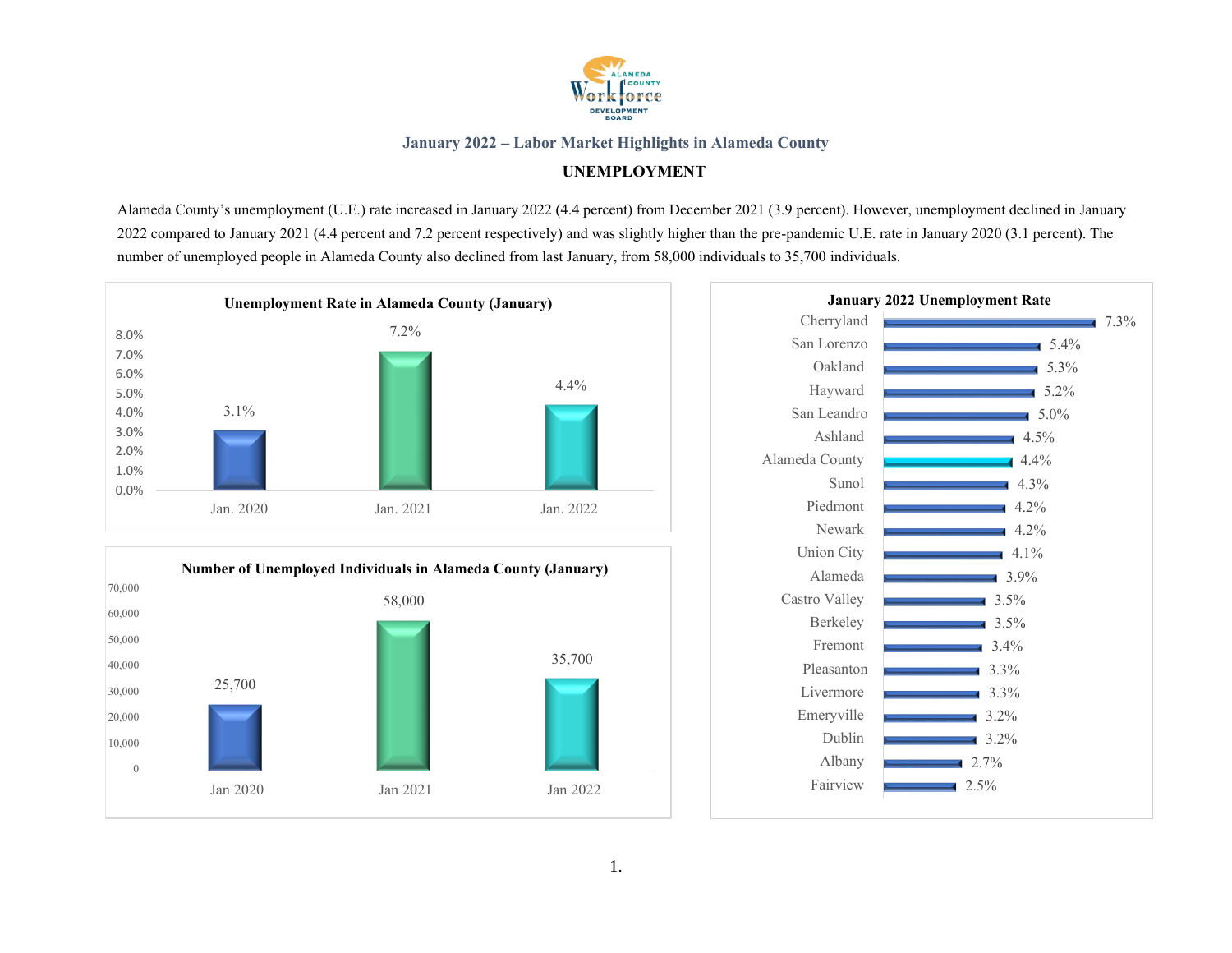



# **EMPLOYMENT AND UNEMPLOYMENT IN ALAMEDA COUNTY'S SUB-REGIONS**

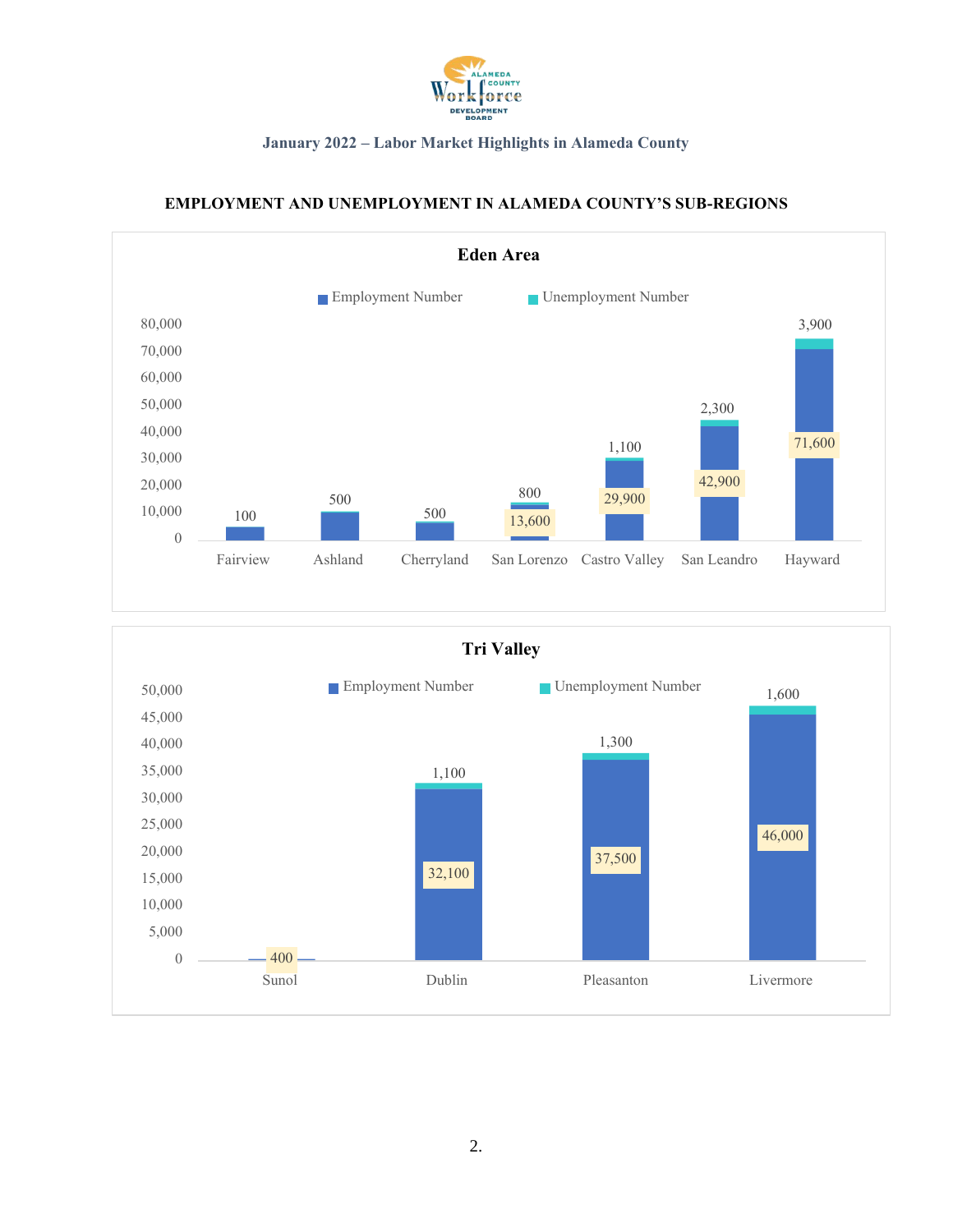





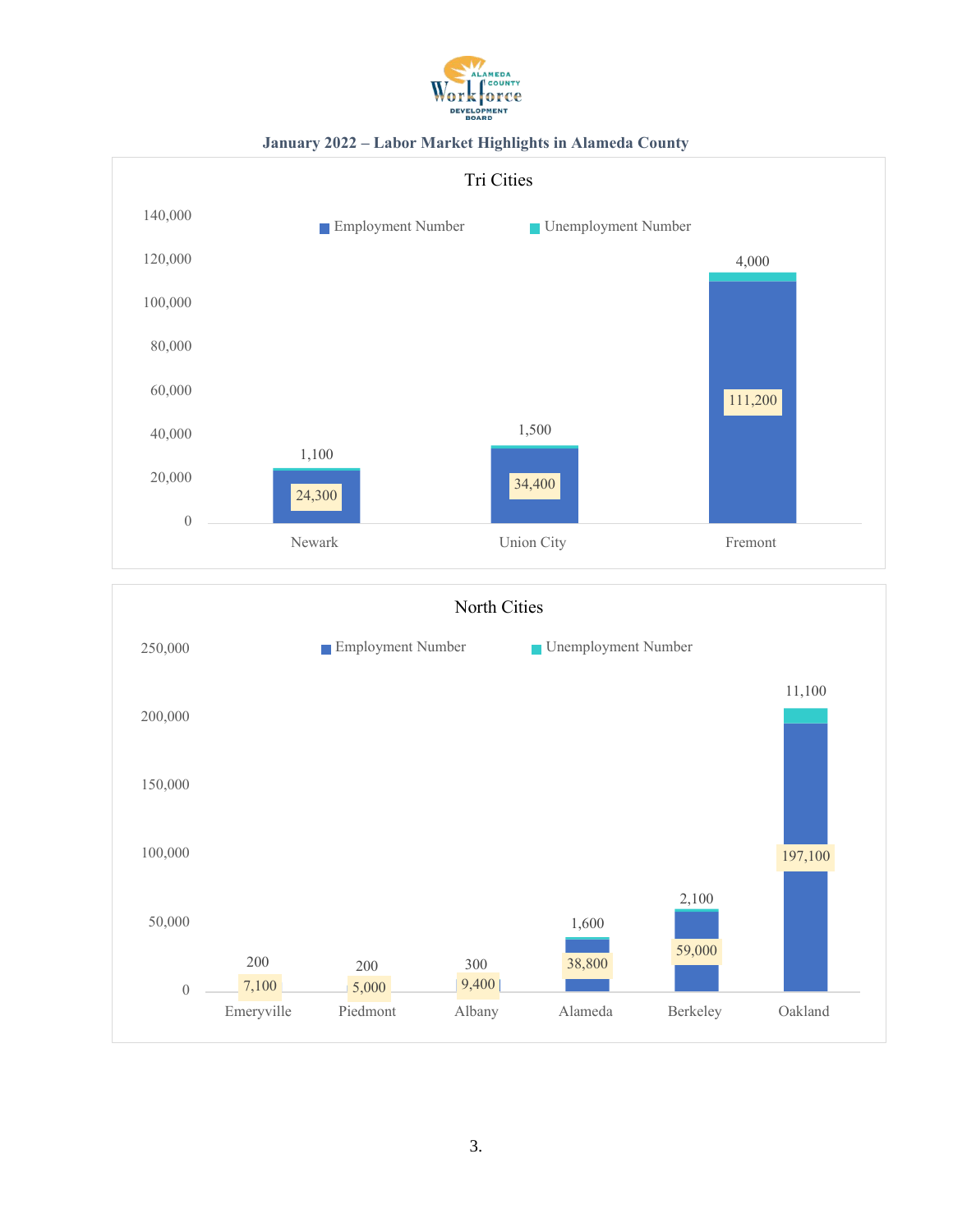

#### **LABOR FORCE PARTICIPATION**

While Alameda County is not at pre-pandemic labor force participation (LFP), participation in the labor force in January 2022 generally improved compared to January 2021 and with the number of discouraged workers<sup>1</sup> on a precipitous decline, signals of improved labor market confidence is more apparent. LFP in Alameda County also increased in month-to-month growth with 4,400 more labor force participants in January 2022 than in December 2021. Some cities lost labor force participants (Oakland and Fremont experienced prominent loss), while San Lorenzo gained 2,200 more labor force participants.



| City/Place            | <b>Jan 2022</b>    | Dec 2021           | <b>Month to Month</b> |
|-----------------------|--------------------|--------------------|-----------------------|
|                       | <b>Labor Force</b> | <b>Labor Force</b> | Change                |
| <b>Alameda County</b> | 819,100            | 814,700            | 4,400                 |
| Oakland               | 208,300            | 209,900            | $-1,600$              |
| Fremont               | 115,200            | 117,200            | $-2,000$              |
| Hayward               | 75,500             | 75,200             | 300                   |
| <b>Berkeley</b>       | 61,200             | 59,900             | 1,300                 |
| Livermore             | 47,600             | 46,400             | 1,200                 |
| San Leandro           | 45,200             | 44,500             | 700                   |
| <b>Alameda</b>        | 40,400             | 39,300             | 1,100                 |
| <b>Pleasanton</b>     | 38,800             | 39,000             | $-200$                |
| <b>Union City</b>     | 35,900             | 35,400             | 500                   |
| <b>Dublin</b>         | 33,100             | 31,800             | 1,300                 |

<sup>&</sup>lt;sup>1</sup> While the number of discouraged workers or those who believe there aren't job prospects available and have stopped searching, the number of discouraged workers is on the decline nationally according to the Bureau of [Labor Statistics.](https://www.bls.gov/web/empsit/cpseea38.htm)